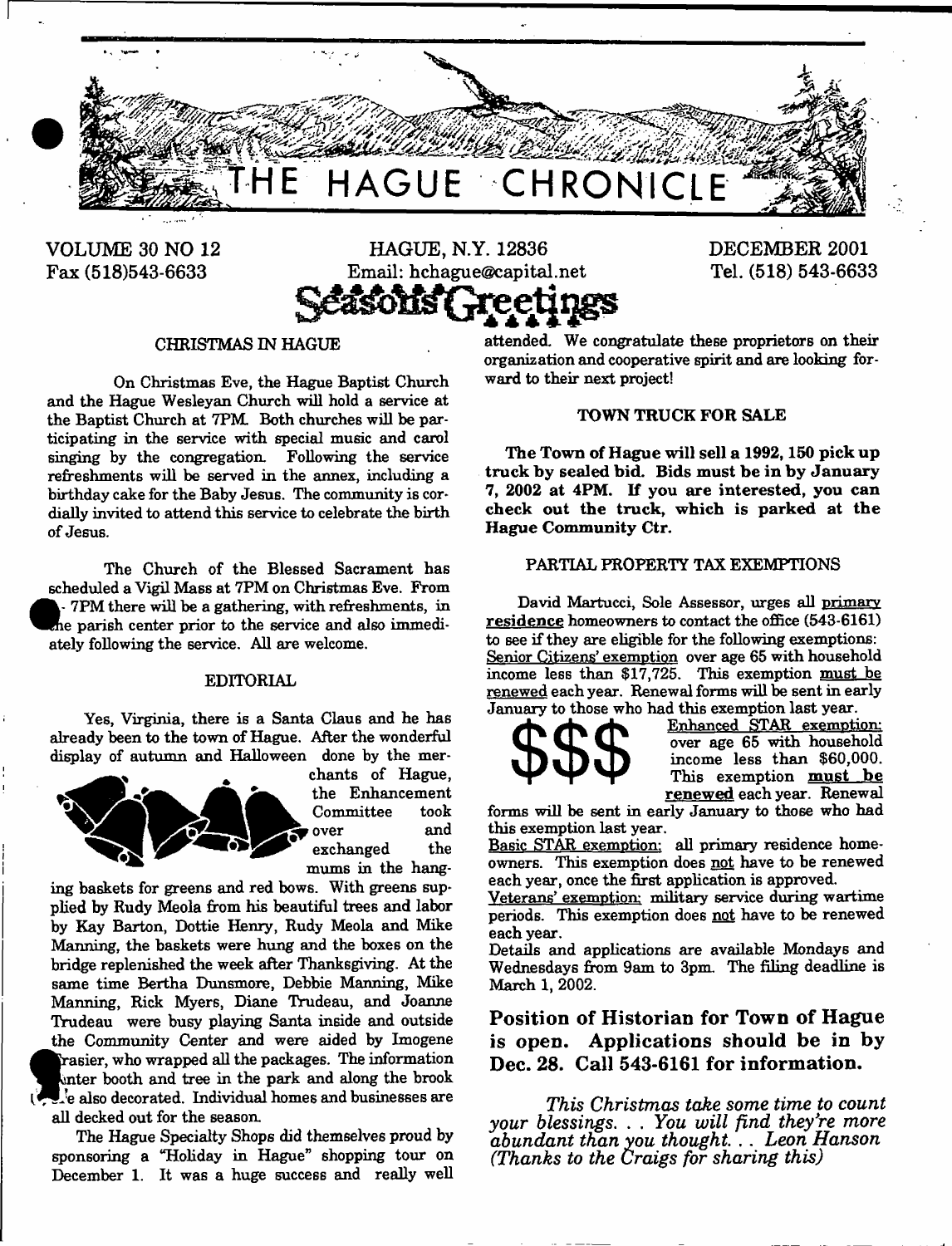### TWELFTH NIGHT - JANUARY 6, 2002

The Ticonderoga Festival Guild is sponsoring a celebration of music performed by area church choirs on Sunday, January 6 at 7PM at St. Mary's Church in Ticonderoga. This has been a tradition for the past several years and has always been well received by local residents. The concert will be followed by a social time with refreshments.

#### ELECTION RESULTS

After the absentee ballots have been counted, the elections results are as follows:

| 352  |
|------|
| 82   |
| 409  |
| .325 |
| 257  |
| 243  |
| 239  |
| 203  |
| 122  |
| 46   |
|      |

There was a total of 470 voters including the absentees, divided as follows: Republican Party - 289; Democratic Party - 97; Blanks - 73; Independence Party - 6; Conservative Party - 3 and Libertarian - 2

#### HAGUE VOLUNTEER FIRE DEPARTMENT

There was one false alarm and one service call during the past month.

Ambulance #740 travelled 740 miles and #741 travelled 193 miles. 65 1/2 man hours were expended.

These included 7 runs: 3 transports, 1 spinal injury, 1 respiratory, 1 medical alert and 1 cancellation.

#### MOHICAN CRAFTERS CLUB

As of January 2002 a craft and social group will form in Hague. It will be known as the Mohican Crafters Club. Dues will be six dollars and twenty-five cents (\$6.25) per year with an additional \$.25 collected at each meeting attended which will help defray the cost of materials.

Leaders will be Trudy Karmazin (543-8838), Claire Best (543-6765) and Jackie Ambra (543-6604). Meetings will be held on the first and third Tuesday of the month, weather permitting, in the Hague Community Center at 10AM

Anyone interested in crafts should come and share ideas with us at our first meeting on January 15, 2002. Call the Hague Community Center 543-6161 for more information.



**Sal Santaneillo presents Norma and Lu Megow with 2001 Hague Senior Citizens of the Year Award.**

The Hague Town Christmas party held on December 1 was a huge success. A large number of adults, with children in tow, enjoyed the evening. Gifts were given to each child by Santa Claus who appeared in all his finery. Bruce Tamlyn was certainly an added attraction for the children when he led in singing of old favorites. Everyone had lots of fun.

Thanks to Cathie Burdick of the Chamber of Commerce who with lots of help from the cookie bakers had a wonderful array of goodies for all.

The big moment of the evening was the presentation of the Senior Citizen Award of the Year. This year for the first time it was awarded to a couple, both of whom have been very active in the community. Lu and Norma Megow have been residents of Hague since 1973, first as summer residents and then retiring here in 1985. Both of them have been active members of the fire department for many years. Lu has served as town councilman since 1994 and has just won reelection for his third term. HATS OFF to our newly chosen seniors of the year!!

#### FROM YOUR EDITOR

We have initiated something new with this issue of *The Hague Chronicle.* We have printed our FIRST photograph, thanks to the newest member of our staff, Judy Stock.

Judy came to Hague as a child and graduate from Hague High School. She has been teaching in White Plains, NY until her recent retirement when she moved back to the family home in Hague. We are certainly grateful for her help and expertise. We are looking forward to a long and beneficial association!!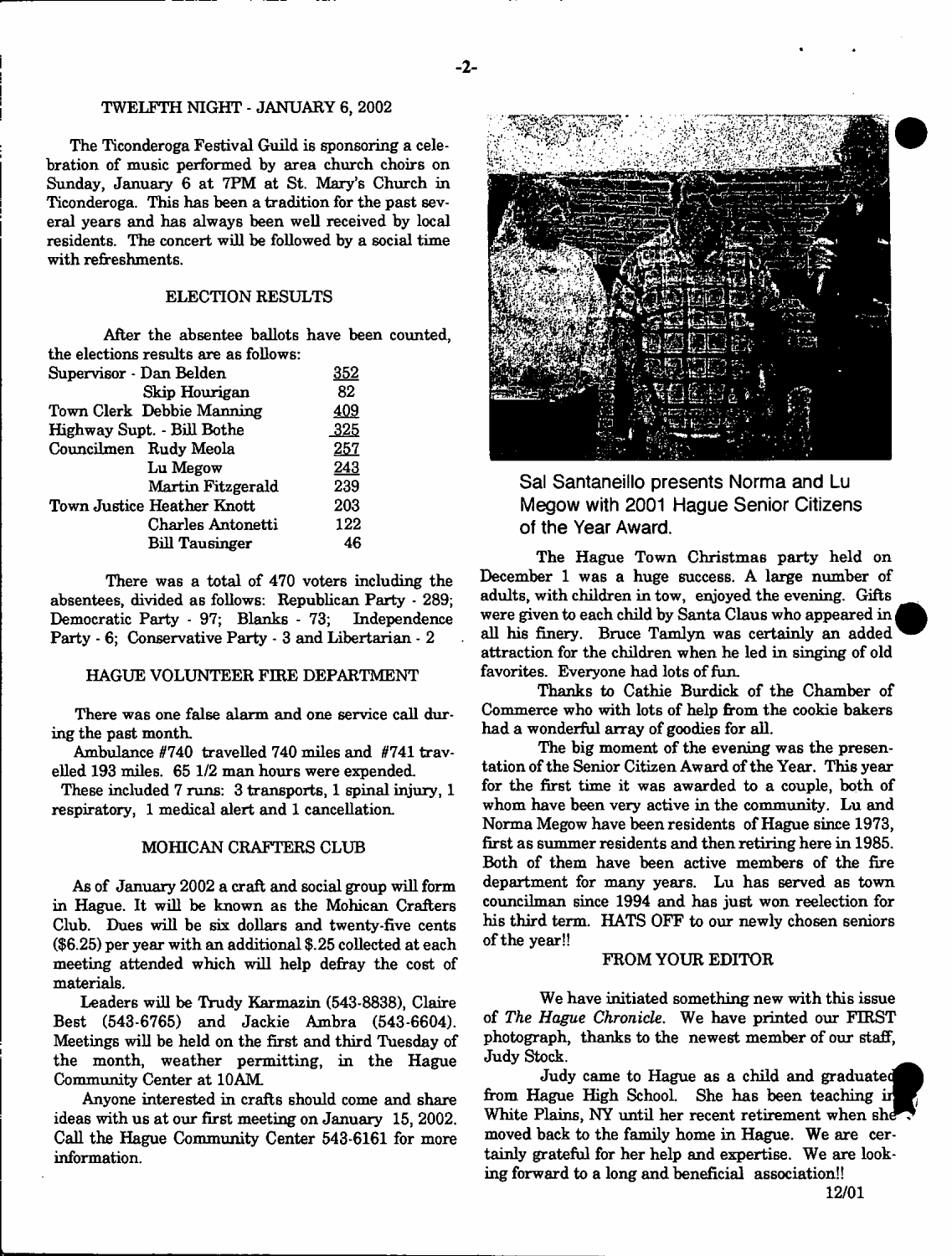# OPEN HEARING ON WATER DISTRICT -11/28/01

John Cheslik and Bill Rucker of Adirondack **•** Engineering Associates, together with Bruce Goodale of Northeastern New York RCAP, gave an overview of what is involved in establishing a municipal water district. They also gave an update of the steps already taken in this process. An ad-hoc committee, appointed by Supervisor Belden, has established boundaries for the proposed Water District #1.

The Town of Hague is submitting a hardship application for funding from the New York State Drinking Water Revolving Fund. Hague should be eligible for the most grant money available which is 2 million dollars (\$ 2,000,000) or 75% of the project cost whichever is lower. Using an estimated cost of 3.7 million dollars (\$ 3, 700,000), Hague would be eligible for 2 million dollars (\$ 2,000,000) leaving a balance to be raised from additional grants or town monies of 1.7 million dollars (\$ 1, 700,000). If this application is approved for \$2 million then the estimated cost to every household in the proposed Water District #1 would be \$334. One half of this figure would cover the capital cost and the other half the maintenance and operation of the system once in use. Residents in the water district who are nonusers of the system would pay the yearly capital expense only. For new homes built, or non-users who wanted to connect to the system, there would be a connection fee **•** and the annual fee. These figures are just estimates. [The exact amounts would depend on the cost of the water system and the collection method. The engineers noted that the town could, for example, impose a metering system since there are businesses within the water district. A future business such as a restaurant could be assessed according to seating capacity.

Supervisor Belden stated that the issue of whether or not a water district is formed would depend on the funding available and a vote of persons in the proposed district. The project would proceed only if it can be funded in its entirety.

Councilman-elect Rudy Meola noted that the Town Board has only approved a resolution to spend \$7000 to date for the initial study ( phase 1) by the engineers. The full report by the engineers would cost \$25,000 with phase 2 costing \$10, 000 and phase 3 costing \$8,000. He noted that this additional \$18,000 will be paid for by all the taxpayers in the Town, not just those in the proposed water district.

The engineers noted that the planning funds could be recovered in the grant funding. Their advice was that the Town file all the preeligibilty applications for funding that it can in order to see if the project is **af** the part of the part of the part of the part of the part of the part of the part of the part of the part of the part of the part of the part of the part of the part of the part of the part of the part of the part of t affordable including the USDA World Development fund and the Small Cities grants. The final funding applications would be submitted after the Town forms the water district. The funding commitments are not expected until next summer.

Bruce Goodale, working for a non-profit organization, did a yearly income survey of people in the project area. For the survey to be statistically valid a response of 80% was needed but the responses were only about 65% of the surveys sent out. As a result it was decided that the Town could still be eligible for funds if it could be shown that 75% of the EDUs (equivalent dwelling unit) in the proposed water district are for yearround residents. Some audience members disputed the accuracy of the 75% figure. This figure was arrived at since empty lots were counted as "1/2 an EDU if less than 1 acre" and hotel/motel units in the area were considered a partial EDU but year-round.

The figures used by the engineers were:

|           |      | EDU's seasonal units yr-round units total units |       |
|-----------|------|-------------------------------------------------|-------|
| $area$ #1 | 29   | 71.5                                            | 100.5 |
| area $#2$ | 5.5  | 76                                              | 81.5  |
| area $#3$ | 15.5 | 2                                               | 17.5  |
| totals    | 50.  | 149.5                                           | 199.5 |
|           |      | yr-round to total is 75% to nearest percent.    |       |

The Hague Homeowners Water Association is a non-profit group of water users whose only officer is Lynn Fatchett, Treasurer. Lee Keeler has volunteered his time to contact homeowners and alert them to the directive by

the DOH (Department of Health) to bring the present water system into compliance with DOH regulations. A feasibility study done by the current water-using homeowners found that it would need \$115,000 to bring the system "up to snuff" so they turned to the Town for help. The Water Association is currently under a court order to comply or face fines. If the Town indicates that it is willing to proceed with the water district, then Karen Skalar of the DOH will recommend to the judicial tribunal that these fines be waived.

A question was asked about cost overruns such as questionable soil content. Supervisor Belden said that "bore samples" have been taken and that "the contractor will know what is in the soil". The contractor would be bonded.

A motion was made by Art Steitz and seconded by Martin Fitzgerald that the Town of Hague submit the necessary application to the NY State Water Quality Revolving Fund and asked Adirondack Engineering Associates to prepare funding applications from other sources at no cost to the Town.

Mr. Steitz and Mr. Fitzgerald both indicated that they would like to see a commitment to the water district before any further town funds were committed. Mr. Hourigan indicated he did not wish to spend additonal funds now. "Yes" votes from Steitz, Fitzgerald, Megow and Belden. "No" from Hourigan. Motion passed 4-1.

A motion was made by Martin Fitzgerald and seconded by Art Steitz to authorize the Supervisor to write a letter of good faith to the DOH. This letter would support the efforts of the Homeowners so that the judge would not impose fines. Unanimously approved.

. . . js and rm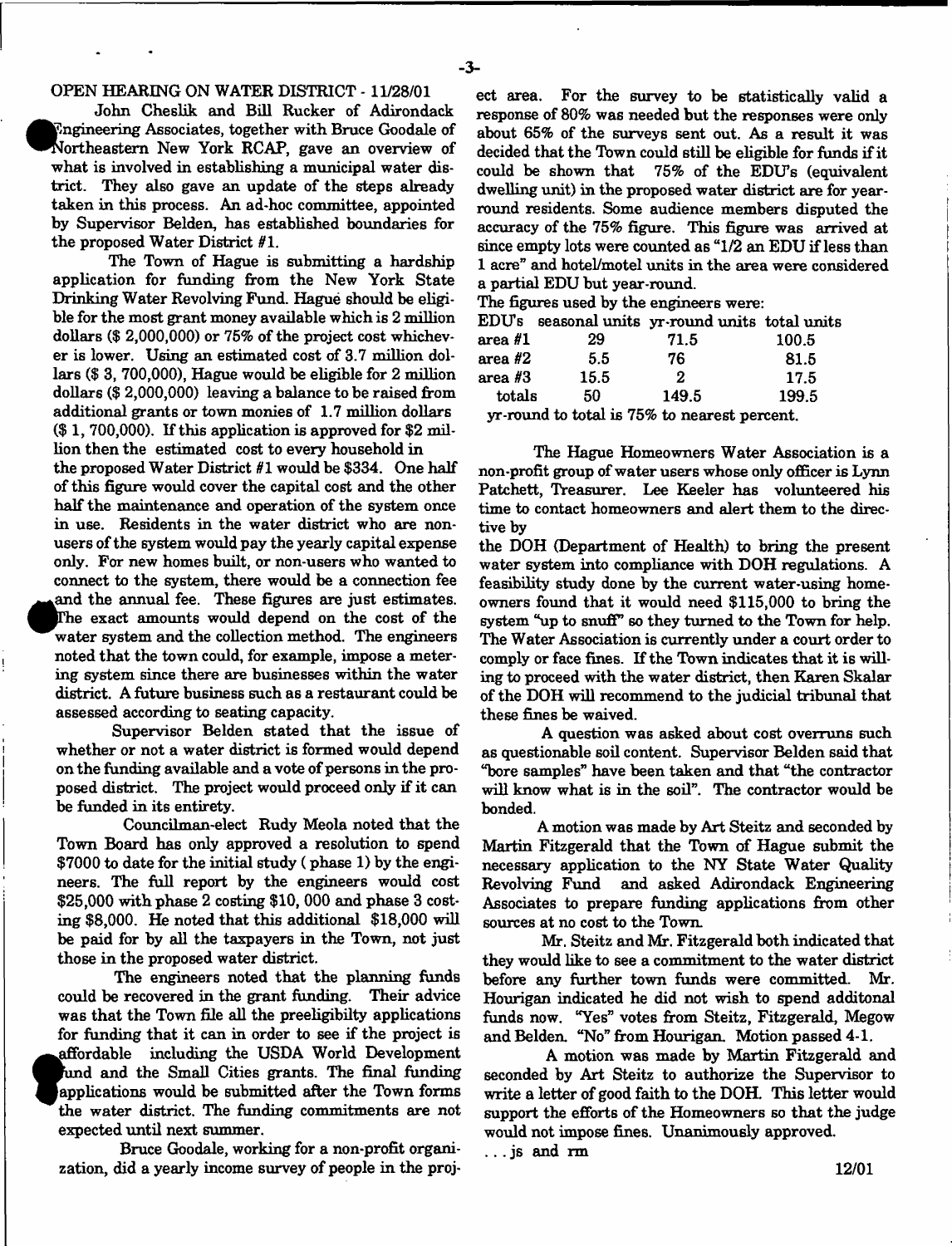# TOWN BOARD MEETING -12/11/01

The Hague Town Board held its regular meeting on December 11, 2001. Councilman Hourigan was absent. A moment of silence was observed for Robert Vietor, Dorothy Traver, Tyler Dennett and Stan Jewell's daughter.



During the public participation of the meeting Rudy Meola announced tht he is organizing a community salute to Dottiei next summer. "Dottie's contributions to our town need to be recognized," he said.

Payment of bills was approved and minutes of past meetings were accepted without comments.

Bids for fuel oil and propane gas for the town facilities were awarded to the lowest bidder, Mountain Petroleum.

Committee reports were presented including: that the assessor is proceeding with the assessment updating: a light pole has been placed at the Community Center parking lot for better illumination of the area. Goetsch General Contracting submitted the only bid for work to the highway garage; the Board approved his bid for \$41,142.00. The Board asked the Highway Superintendent to prepare a plan for the removal of snow in the downtown area and the clearing of sidewalks. With the growth of businesses in the post office area, snow removal needs to be addressed. Art Steitz reported that the ZBA is reviewing a request for a subdivision on Hollow Road and that it granted a variance to the Johnsons to double the size of their small house in Silver Bay. Supervisor Belden reported that he has been appointed the Hague Brook Project Review chairperson and that he is looking to appoint a project manager. A meeting on this project has been scheduled for 1/8/02 at 10AM at the Lake George Town Center.

Supervisor Belden and Sal Santaniello, representing the Chamber of Commerce, expressed their pleasure over the success of the town Christmas party. They thanked Mike and Debbie Manning, Diane Trudeau, Bertha Dunsmore and the many volunteers who helped. The Winter Weekend will be held on 2/16 and 2/17/2002. Breakfast both days at the firehouse. Dinner will be at the Silver Bay Assoc, on Sat. The foot race held on Saturday will be named the Fred LaPann Memorial Race in honor of Fred LaPann, who died on August 14, 2001. Mr. LaPann was an organizer and participant in this race for many years.

Councilman Megow reported that the transfer station collected \$2,895 for the past month.

Supervisor Belden is preparing a resolution for the town board to act at its meeting on 12/26/01 at 4:30PM. That resolution will be presented to the Warren County Board of Supervisors and is necessary in order to complete an audit of a HUD grant the town received sever-

al years ago. This will close out the project. He also reported that a meeting has been scheduled for 12/19/01 at 1:00 PM at the W.C.Municipal Center on the landfill closure and there will be a meeting with the Hague Historical Society on 12/14/01 at 4PM.

The town accepted a proposal from Warren County Community Action to transport Hague seniors to Glens Falls for the 2002 calendar year (12 trips) at a cost of \$1980. It also approved a contract with the Ticonderoga Youth Commission for the year 2002 at a cost of \$1,000.

The Town Board presented a resolution of appreciation to Art Hatfield for his service to ZBA and to Martin Fitzgerald for his service to the Town Board and to the community over a long period of time.

Robert Patchett inquired as to the status of the Comprehensive Plan and when it will come before the Board for action. He was informed that it was still being reviewed by the Planning Board. Supervisor Belden will write the chairman of the Board urging him to move the process along.

The subject of Warren County imposing a bed tax and increasing the sales tax was discussed. Both issues will be voted upon by the Board of Supervisors within the next few months. Supervisor Belden is asking for input from taxpayers on their views. His vote will reflect the sentiments of the majority. CALL OR WRITE HIM AND LET HIM KNOW WHERE YOU STAND ON THIS ISSUE. <

In response to an inquiry from the floor, Supervisor Belden stated that he had not as yet received an answer from School Superintendent John McDonald to his letter of September 6, 2001 asking when or if the former Hague School bus parking lot would be transferred to the town of Hague.

Meeting adjourned at 7:40PM. . . rm

### PLANNING BOARD -12/6/01

Subdivision on Wilson property (Hollow Rd. & Frasier Lane). The Wilsons are requesting the subdivision of a 17.92 ac. parcel into two conforming parcels, one of 3.38 ac. and the other remaining parcel of 14.54ac. The intent is to sell the smaller parcel to the Wilsons for a view. John Breitenbach presented the Short Environmental Assessment Form on this subdivision, which the Planning Board completed. The board voted to accept the form. With a vote of 4:1 the subdivision was approved.

#### TRANSFER STATION HOURS

Will be closed on Tuesday, the 25th and Thursday, the 27th, BUT will be open on Wednesday, the 26th.

Will also be closed on Jan. 1 but will be open on Wed, Fri, and Sat., (tentatively) until Mar. 31.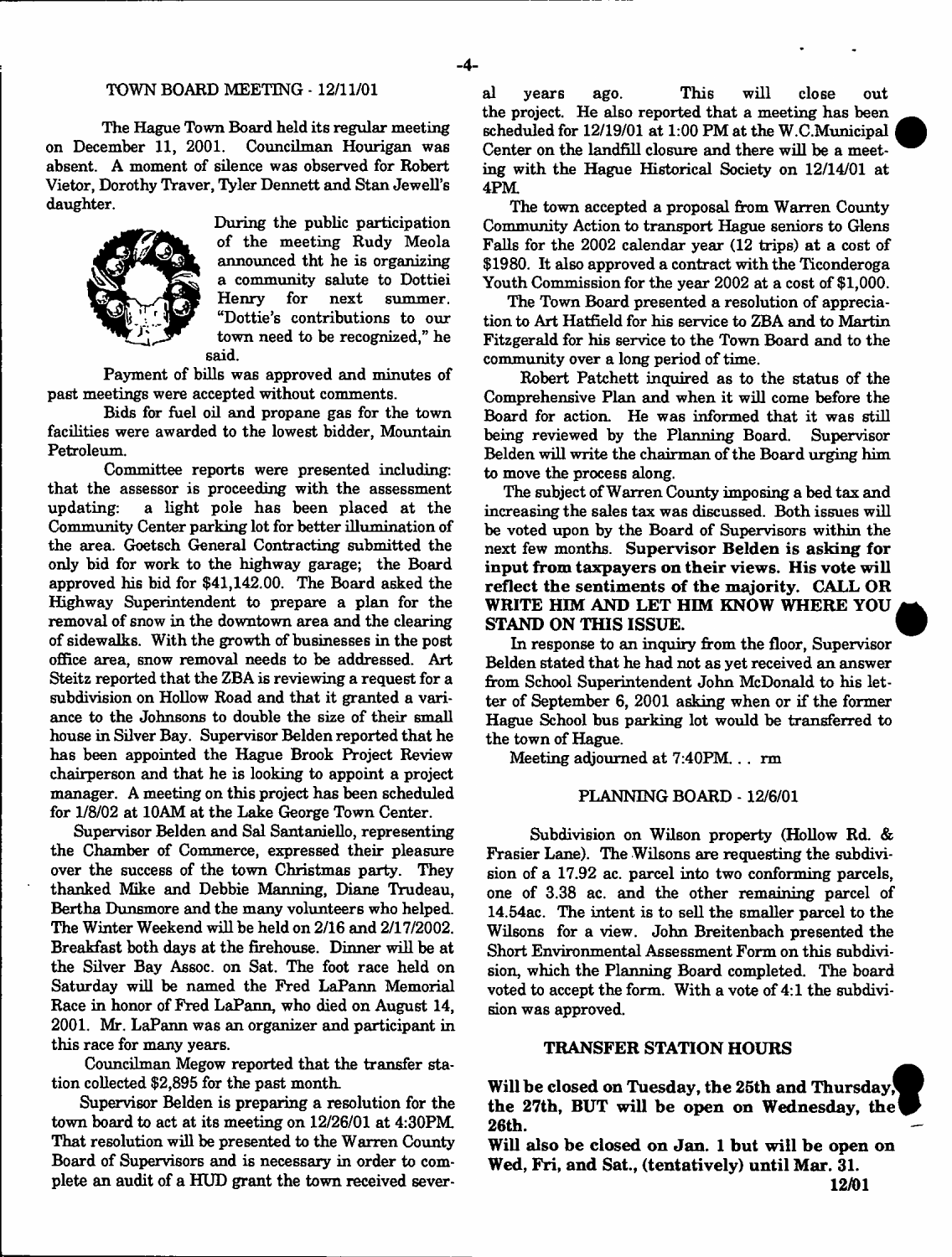# NATURE NEWS by Laura Meade

A page in a recent issue of "The Conservationist" (a DEC publication) announced that a youth who prepares



a DEC Nature Journal can receive an Environmental Conservation Junior Naturalist badge from N.Y. State. This year's badge features the recent designation of the ladybug as the official N.Y. State insect. Every state already has a state bird and a state flower, but this is the first time that an insect has been

officially designated.

What is special about a ladybug? Peterson's "First Guide to Insects" says that ladybugs (also known as ladybirds) are popular because they are among the most helpful of all the insects. They devour large amounts of agricultural pests, such as aphids. Often ladybugs are released by the thousands in crop fields and orchards. Both adults and larvae are predators. The name "ladybug" or "lady bird beetles" originated in the Middle Ages when these red and black beetles were associated with the Virgin Mary.

Another source, the "Reader's Digest of North American Wildlife" tells that there are more than J00,000 insect species in North America. Often small in lize, insects are not easy prey because their defenses range from near perfect camouflage to the stink of stink bugs. And keep in mind the fascinating relationship between insects and flowers, especially the role that insects play in pollination and perpetuation of flowering plants. Most insects have four life stages: egg, larva, pupa and adult. An insect body has three divisions: the head, thorax and abdomen. Most have two pairs of wings as adults and a single pair of antennae. A ladybug beetle usually as black contrasting spots on the red abdomen and head. Their habitats are forest, brushy areas, meadows and yards near homes.

In the Town of Hague many congregated recently along the Hollow Road near June and Janice Frasier's. A coded map reveals that they may be found in the 48 continental states of the U.S.A.

In some D.E.C. campgrounds resident naturalists offer nature programs for youth who spend time at a campground. A naturalist is hired to be on duty so young people can prepare an Environmental Conservation Junior Naturalist Badge. This year's badge features a ladybug.

According to Barbara Snow, a staff person at Rogers **a**<br>**a**<br>*s*<br>*at* Rock Campground, no official naturalist has been presnt there. However, many DEC campgrounds have one. 'erhaps a suggestion for such an expert to teach youths at Rogers Rock would result in hiring a naturalist. My observation has been that the many birds, wild flowers, rocks and other nature phenomena would provide an excellent source of study for all ages.

#### HAGUE ENHANCEMENT COMMITTEE

The Hague Enhancement Committee is organizing its plans for the hanging baskets for the summer season . Last year's response to our "Adopt-a-Basket" program was overwhelming. We received more requests than could be filled. We are therefore increasing the number of hanging baskets this year.

We need to know if last year's subscribers wish to renew their dedications. As you recall we put a small brass plaque on each basket and  $\sum_{\text{flower boxes on the bridge}}$ flower boxes on the bridge

The cost of each basket is \$25.00. This includes the summer flowers and mums in the fall. They will be placed



in the same locations as last year, plus some extra baskets on Rt. 9N. The deadline for your reservation with your money is January 16, 2002. If you didn't get in on the program last year, you now have another chance! Please enclose with your check the name of the person you wish to have honored. Make check payable to The Hague Enhancement Committee, and send to The Hague Community Center, Graphite Mt. Road, Hague, NY 12836.

#### BLOOD PRESSURE CLINIC

Mary Laundree, R.N., formerly of Hague, has been coming to Hague for several years on the third Wednesday of each month from 1-2 pm to hold a blood pressure clinic. It was well attended for a while but now has dropped off in attendance. This is a great service for Hague residents and Mary is graciously donating her time and expertise. Please be sure to come to the community center each month (third Wednesday from 1-3PM) to take advantage of this free service. Next clinic is January 16.

#### FOOD DISTRIBUTION

Many thanks to the Rotary Club of Northm Lake George which is generously contributing hams to the Food Pantry for our Christmas baskets. Thanks also for the donation of turkeys for Thanksgiving, which everyone said were absolutely delicious!

Incidentally, if there is anyone who meets the income requirements to receive food, please contact G. Lindquist any time at 543-6095 or check the bulletin board at the post office or the community center for the next distribution date. . . gl

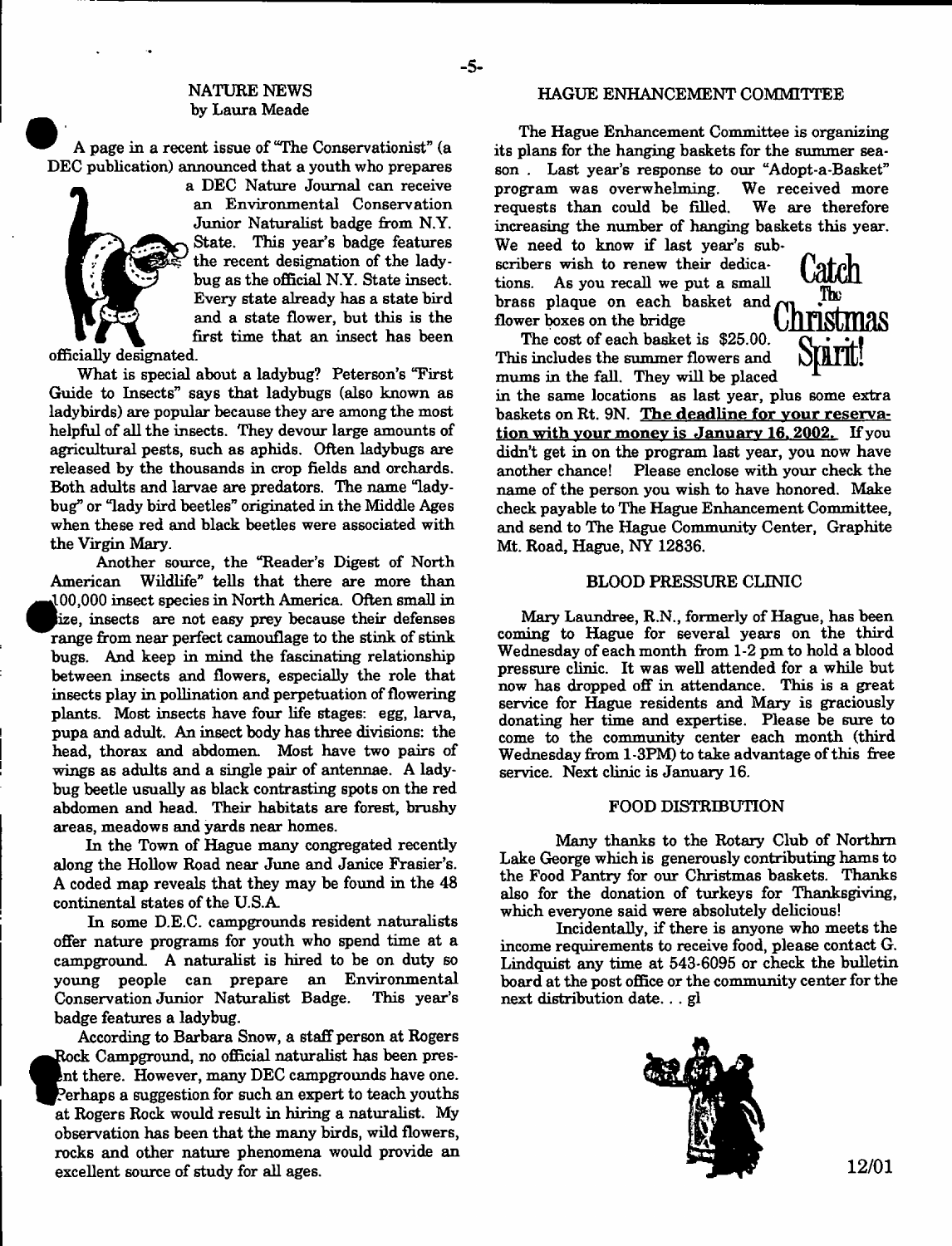#### LETTERS TO THE EDITOR

Saturday's Hague Specialty Shops Christmas Walk was spectacular! We thank the merchants for all of their efforts to promote, beautify and bring business to Hague. We also should thank everyone who supported their efforts. We know they had a great time shopping and it was fun to see friends as they walked in and out of the shops.

It doesn't take a government grant or a fancy plan to revitalize the village. All it takes are people with good ideas, lot of energy and faith in our town. We will continue to support any other great promotions.

Thanks for ushering in the holiday season. Merry Christmas to all. John and Ann Barber

#### Dear Hague Voters:

I would like to take this time to thank the voters of Hague who have overwhelmingly reelected me to another term as Supervisor.

I am honored to serve you another two years and look forward to doing so. Your faith in me is greatly appreciated. Thanks /s/ Dan

#### Dear Hague Voters:

Thank you for your continued support as your Town Clerk. Wishing you all a wonderful Holiday Season.

Sincerely, /s/Debbie Manning

#### Dear Hague Voters:

I would like to thank all of the Hague voters who have supported me over the last 17 years. Good luck to the newly elected members. I'm sure they will strive to continue to institute good quality for the Town of Hague. Wishing you all a wonderful holiday!

Sincerely, *is!* Martin Fitzgerald



#### CHRISTMAS TRADITIONS

CHRISTMAS TREE . . A wide-eyed child gazing up unbelievingly at his first Christmas tree is far removed from a lusty Roman or dark Druid shouting incantations to his decorated trees. Yet it is from these two sources that the custom of the tree at Christmas originates.

During their midwinter Saturnalia, the Romans decorated trees with bits of metal and replicas of their god Bacchus. At times they placed 12 candles on a tree in honor of their sun god.

After these pagans accepted Christianity, they continued their winter rites but changed them to honor Christ.

By the middle of the 16th century, the standing tree

began to become popular in areas around Germnay and France. In the following centuries, the tree slowly became more popular throughout Germany, yet it was not until the 19th century that the Christmas tree became a widespread German custom.

From Germany it was taken up by the Slavic peoples in eastern Europe. It was introduced into America around 1700 by German immigrants, but did not generally come into use here until the middle of the 19th century.

The Christmas Tree, or Tannenbaum, is now and probably for a long time to come will be, the most popular plant used to celebrate the Chriatmas season.

#### F. Y. I.

Heather Knott, Town Justice, reports that she applied for a grant from New York State and was informed in November that the court was successful in being awarded a new Dell Pentium computer. This will replace the current computer that is 8 years old and is incapable of interfacing with most of today's peripheral equipment and applications.

\* From the Dec. 9, 2001 NY Times comes the following: "Members of the New York Philharmonic have been giving a series of free chamber music performances in public places at midday to lift the spirits of people in Lower Manhattan."

• Town offices will close at noon on Friday, Dec. 21 and will be closed until Wed., Dec. 26.

**•Transfer Station will be closed Tuesday and Thursday during Christmas week, but will be open on Wednesday, Friday and Saturday. It will be closed on New Year's Day. Tentative schedule for Jan 1- Mar 31 will be Wed., Fri., and Sat. from 9AM - 5PM.**

#### THE FOUR ELEMENTS WILDLIFE NEED TO SURVIVE



1. FOOD. Provide as much vegetation as possible including shrubs trees and other plants that produce foods such as acorns, nuts, berries and other seeds..

2. WATER. Wildlife need water for drinking and bathing. Make water available with a birdbath, small pond or shallow dish.

3. COVER. Wildlife need cover for protection against the elements and predators. Densely planted shrubs, hollow logs, rock piles and brush piles are easy ways to provide the needed cover in your back yard. ^

4. PLACES TO RAISE YOUNG. Build birdhouses and nesting shelves attached to posts, trees or to a building to provide places for wildlife to raise their young.. *.National Wildlife Federation* 12/01

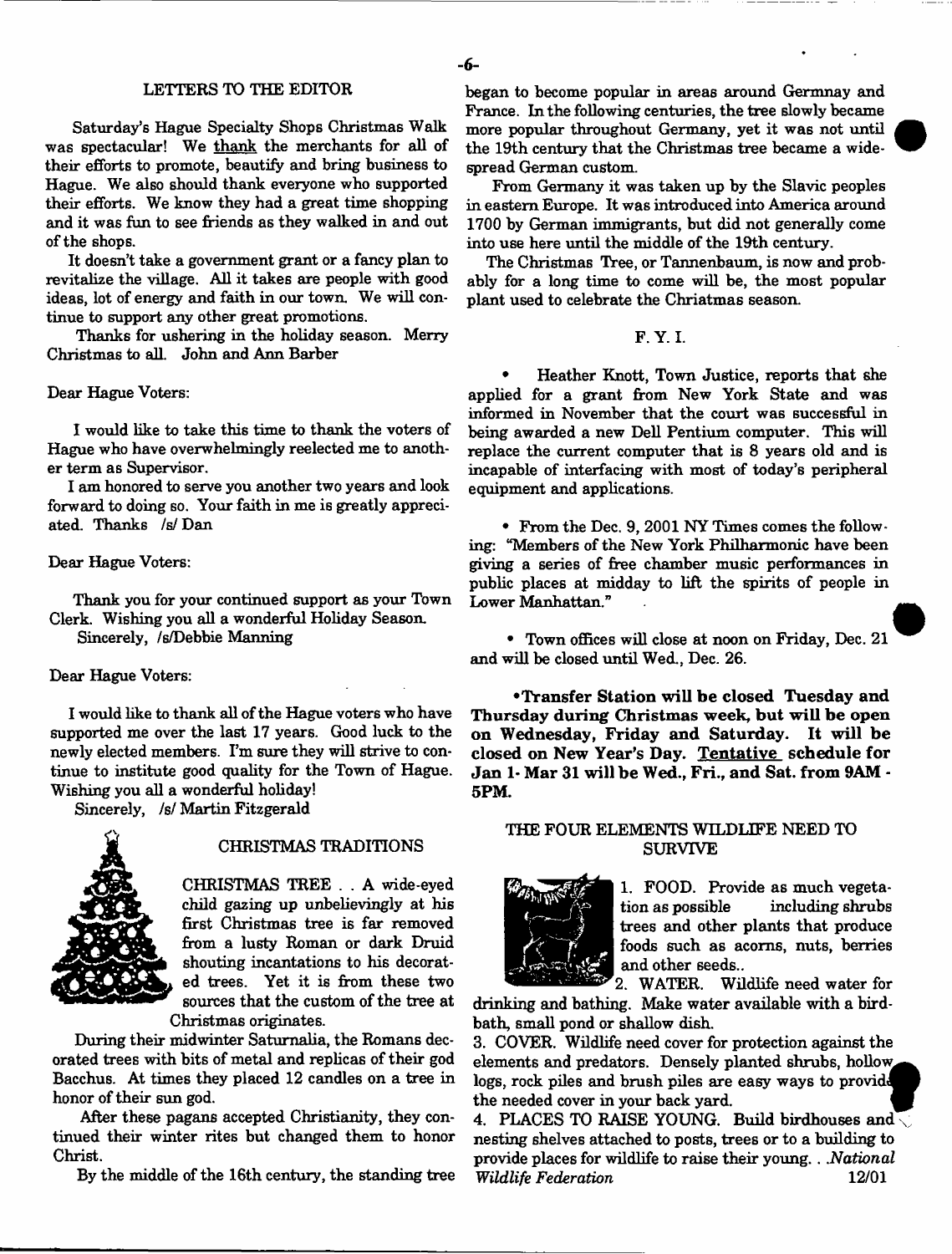*x>\* BORN: A boy, Carl William, on Nov. 16, 2001 to Anne *m* Hank Feibusch of Lutherville, MO. Proud grandparnts are Jean and Dick Feibusch of Hague.

 $\sim$   $\sim$ 

BORN: A girl, Kayleigh Moon Ketcham to Ben Ketcham and Euphoria Gibbons, Seattle WA on Nov. 16, 2001. Grandparents are Ralph and Julia Ketcham, Silver Bay.

BORN: A girl, Phoebe Morse Paul, to Sharon Turner and Mark Paul, Brooklyn, NY and W. Overlook Drive, Hague. Proud grandparents are Tony and Carol (Clifton) Turner.

DIED: Robert Vietor, 84, Plainfield, NJ, on November 17, 2001. Mr. Vietor was a teacher in the Wardlow Hartridge School for most of his life, still teaching there until a few months ago. He was a life-long summer resident of Hague and later Ticonderoga, where he vacationed with his sister, Jane Parmley, who survives him.

DIED: Dorothy A. Traver, 87, Ticonderoga, on Nov. 19, 2001 at Glens Falls Hospital. She and her husband George were married for 64 years and were summer residents of Sabbath Day Point from 1960 to 1974 when they became permanent residents. Besides her husband, Mrs. Traver is survived by a son, George M. Traver Jr., a daughter Sara Jean Vandersea of Brunswick, ME, two grandchildren and one great-<br>
randdaughter.<br>
DIED: Tyler E. Dennett, 86, on December 10, 2001 in Brunswick, ME, two grandchildren and one greatanddaughter.

Florida. He was the son of Dr. Tyler and Maybelle Dennett, formerly of Hague. He is survived by three sons, three grandchildren, a sister, Audrey O'Brien of Hague and seven nieces and a nephew.

#### TI MIDDLE SCHOOL HONOR ROLL

The following Hague students in the Ticonderoga Middle School have been listed on the ACHIEVEMENT ROLL for the First Quarter:

8th Grade: Nicole Belden, Sarah Bissell, Marissa Coffin, Andrew Trombley. Grade 7: Janine Best, John Breitenbach, Kelly McCoy, Kacheena Trudeau. Grade 6: Justin Frasier.

MERIT ROLL - 8th Grade: Katherine Clark, Michelle Coffin, Bryce Gurney, Jacob Lawrence. Grade 7: Shawn Brunet, Jaimie Connors, Benajah Denno, Jordon Fuller, Brittney Haran, Stephanie Nast, Daniel Steitz.

#### TI HIGH SCHOOL HONOR ROLL

The following Hague students have been listed n the High School Honor Roll for the First Quarter: Grade 12: First Honors: Nicole Belden, Lucas Frasier, Heather Hassett, Angela Mascarelli, Joee Plass, Alison Rutkowski. Second Honors: Peter Mack, Becky Ryder, Theodore Santaniello, Brandon Trudeau, Tyler Wells.

**f**

Grade 11: Second Honors: Katie Belden, Jennifer Clark, Kelly Frasier, Andrew Fatchett. Grade 10: First Honors: Matthew Frasier, Monica Sitts. Second Honors: Thomas Haskell. Grade 9: First Honors: Joshua Frasier, Lindsay Mascarelli. Second Honors: Danielle Connors, Richard Zacharenko.

# LOCAL AUTHOR WRITES KNITTING BOOK

Sharon Turner, Brooklyn, NY and Hague, has announced publication and release of her new book, "Monkeysuits: Sweaters & More to Knit for Kids" As founder and owner of Monkeysuits.com, Sharon sells her own line of patterns and kits to knitting wholesalers and retailers throughout the U.S. and Canada. She and her husband are the parents of three daughters ages 6, 2 and one month.

### WEATHER NOTES By Mary Lou Doulin

Five days before the winter solstice and snow , sleet and freezing rain have set upon us. Prior to that, Nov. and Dec. have been unusually warm with temperatures sometimes in the 40's but mostly in the 50's and 60's.. In fact Dec. 6 was the second warmest in recorded history for that date. Nov. and Dec. ususlly are dreary and cloudy but that was not the case this year. Bright sunshine prevailed. It was wonderful to have the lingering mild fall conditions stay with us so long.

Spectators raved about the Nov. 17 and 18 display of Leonid meteor showers. Visibility was superb as atmospheric conditions were clear and the new moon was not visible. This kind of display only happens once in a lifetime, if you're lucky.

I saw an interesting article by Ken Chang in the Dec. 12 N.Y. Times. It was about the predicted drastic shifts in the world climate being likely, with warmer, wetter weather predicted. Modem civilization's reshaping of the environment by destruction of the rain forests, urbanization and chemicals added to the atmosphere could tip the scales that could accelerate natural climate changes. The pattern that tends to blow warm air currents from the Atlantic into Europe could be upset and possibly throw Europe into another ice age. It's still an open-ended situation but these experts' ideas were worthy of a column in the New York Times.

**Not too late to send your contribution to Hague's Memory Tree. Make checks payable to Hague Chamber of Commerce and mail to Hague Community Center, Hague, NY 12836. Be sure to include name of person(s) you want honored. List of names will be published in January issue of** *The Hague Chronicle.*